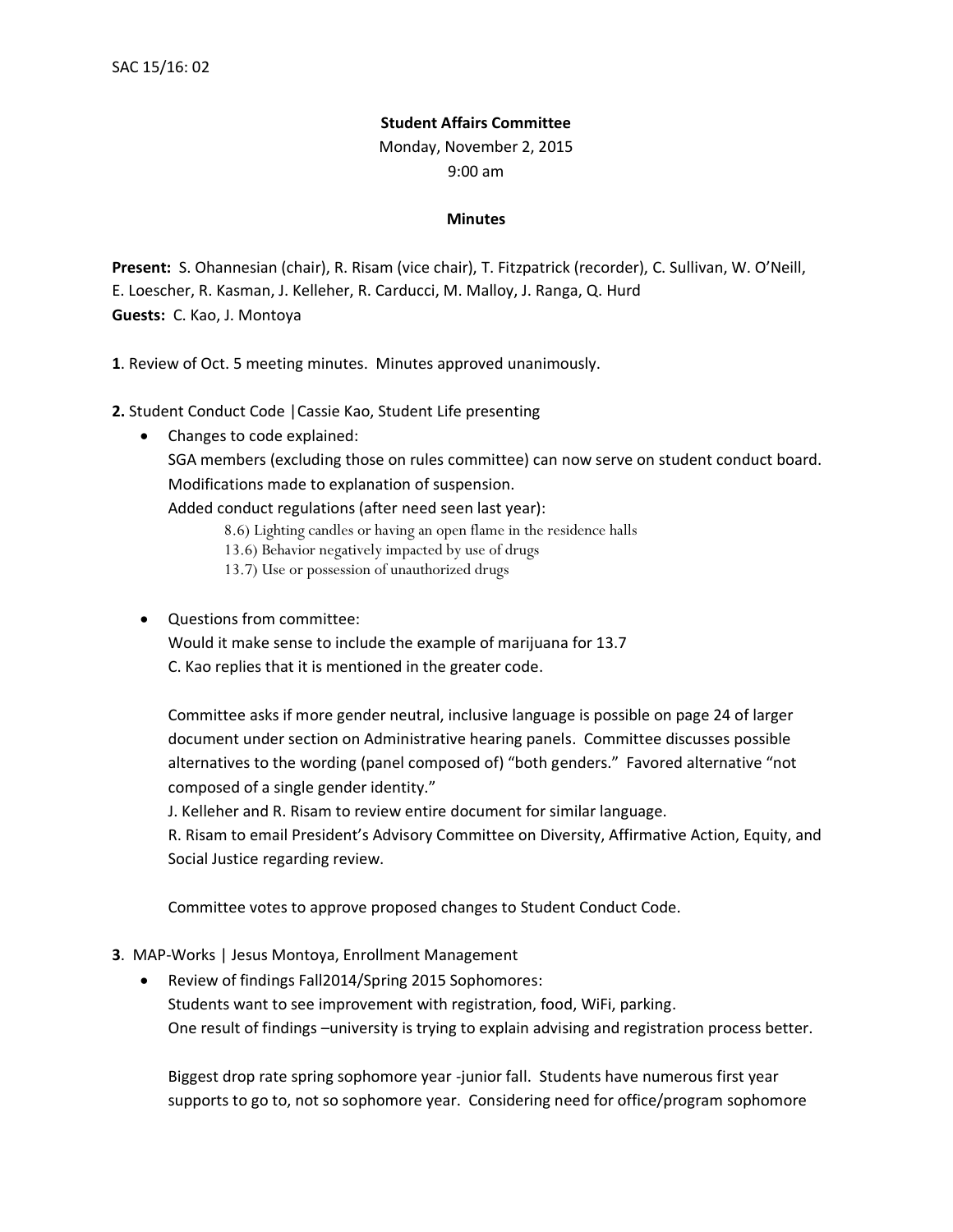year that lays out expectations, gives some support, and stresses the need for students to selfadvocate. To prepare students for junior year this program would ideally engage students with faculty in their academic department, the department would then guide students during junior and senior year.

Data shows transfers more likely to leave - they are not making connections, not getting sense of community, and misunderstanding expectations. Missed opportunities?: no longer transfer housing and currently only half day orientation. There is a committee looking at reinventing the transfer process.

Data shows first generation students and students who experience a drop in family support after first year can struggle sophomore year. Efforts to help students come to terms with finances, work/school balance, and GPA impact on aid are needed.

Team focusing on transfers and sophomores can look for specifics for Student Affairs Committee research.

• Discussion:

Question regarding academic updates from faculty via MAP-Works (replacing former blue forms). Meant to streamline how info is collected. Not mandated for faculty, but campus groups such as CAE, Athletics, TRIO could reach out and encourage response.

Can the following questions be added to MAP-Works: Do you meet with your advisor? Can we identify pre-med or STEM students with intention to leave for schools with these programs? J. Montoya replies that MAP-Works does ask if intending to transfer.

If students indicate that they are not involved in campus activities/groups is there a way to direct them to info on how to do so?

J. Montoya replies that there are things in place, and student involvement office connected to MAP-Works.

Suggestion for action - Can we find out top First Year events and repeat or provide a continuation of those events sophomore year?

• Committee forms two subgroups on sophomore experience: one to look at SSU data, one to look at what other institutions have done:

| <b>Sophomore Data Group</b> | Sophomore Experience Research Group |
|-----------------------------|-------------------------------------|
| Sam Ohannesian              | Christine Sullivan                  |
| Rozana Carducci             | Roopsi Risam                        |
| Erin Loescher               | Joseph Kelleher                     |
| Jayashree Ranga             | Tara Fitzpatrick                    |
| Bill O'Neill                | <b>Quinton Hurd</b>                 |